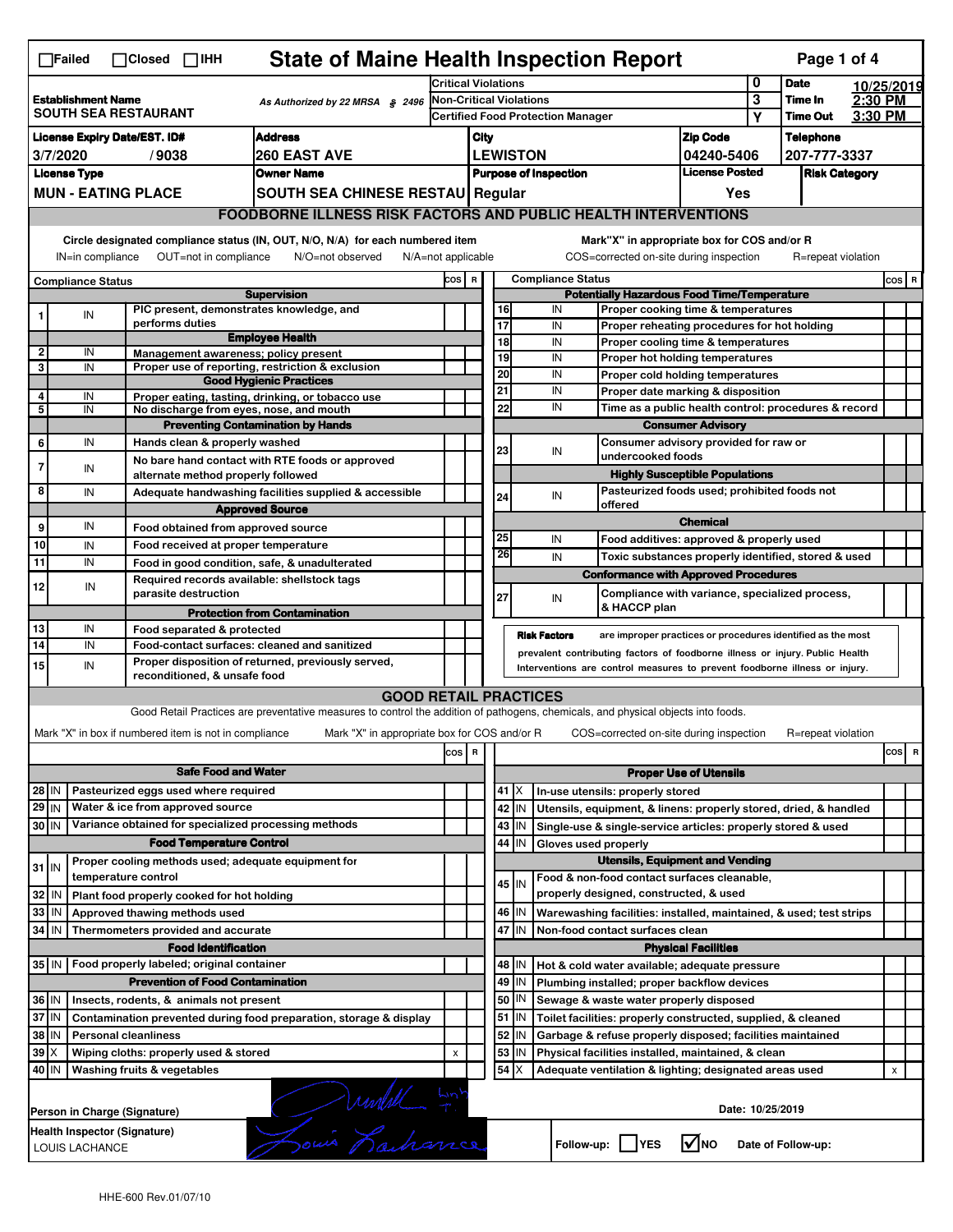|                                                                                     | <b>State of Maine Health Inspection Report</b> |                        |                                                                         | Page 2 of 4                     |              |  |                                  |
|-------------------------------------------------------------------------------------|------------------------------------------------|------------------------|-------------------------------------------------------------------------|---------------------------------|--------------|--|----------------------------------|
| <b>Establishment Name</b><br><b>SOUTH SEA RESTAURANT</b>                            |                                                |                        | As Authorized by 22 MRSA                                                | Date 10/25/2019                 |              |  |                                  |
| <b>Address</b><br>License Expiry Date/EST. ID#<br>260 EAST AVE<br>3/7/2020<br>/9038 |                                                |                        | City / State<br><b>Zip Code</b><br><b>LEWISTON</b><br>/ME<br>04240-5406 |                                 |              |  | <b>Telephone</b><br>207-777-3337 |
|                                                                                     |                                                |                        |                                                                         | <b>Temperature Observations</b> |              |  |                                  |
| Location                                                                            | <b>Temperature</b>                             |                        |                                                                         |                                 | <b>Notes</b> |  |                                  |
| White rice                                                                          | $180*$                                         | Hot holding            |                                                                         |                                 |              |  |                                  |
| Chicken finger                                                                      | $33*$                                          | Reach in unit (bottom) |                                                                         |                                 |              |  |                                  |
| Water                                                                               | $120*$                                         | Hand wash sink         |                                                                         |                                 |              |  |                                  |
| Noodle                                                                              | $36*$                                          | Walk in cooler         |                                                                         |                                 |              |  |                                  |
| Water chestnut                                                                      | $37*$                                          | Reach in unit (top)    |                                                                         |                                 |              |  |                                  |
| <b>Bleach solution</b>                                                              | 50-99 ppm                                      | Sanitizer bucket       |                                                                         |                                 |              |  |                                  |
| Sping roll                                                                          | $216*$                                         | Out for service        |                                                                         |                                 |              |  |                                  |

**Person in Charge (Signature)**

**Health Inspector (Signature)**  LOUIS LACHANCE



**Date: 10/25/2019**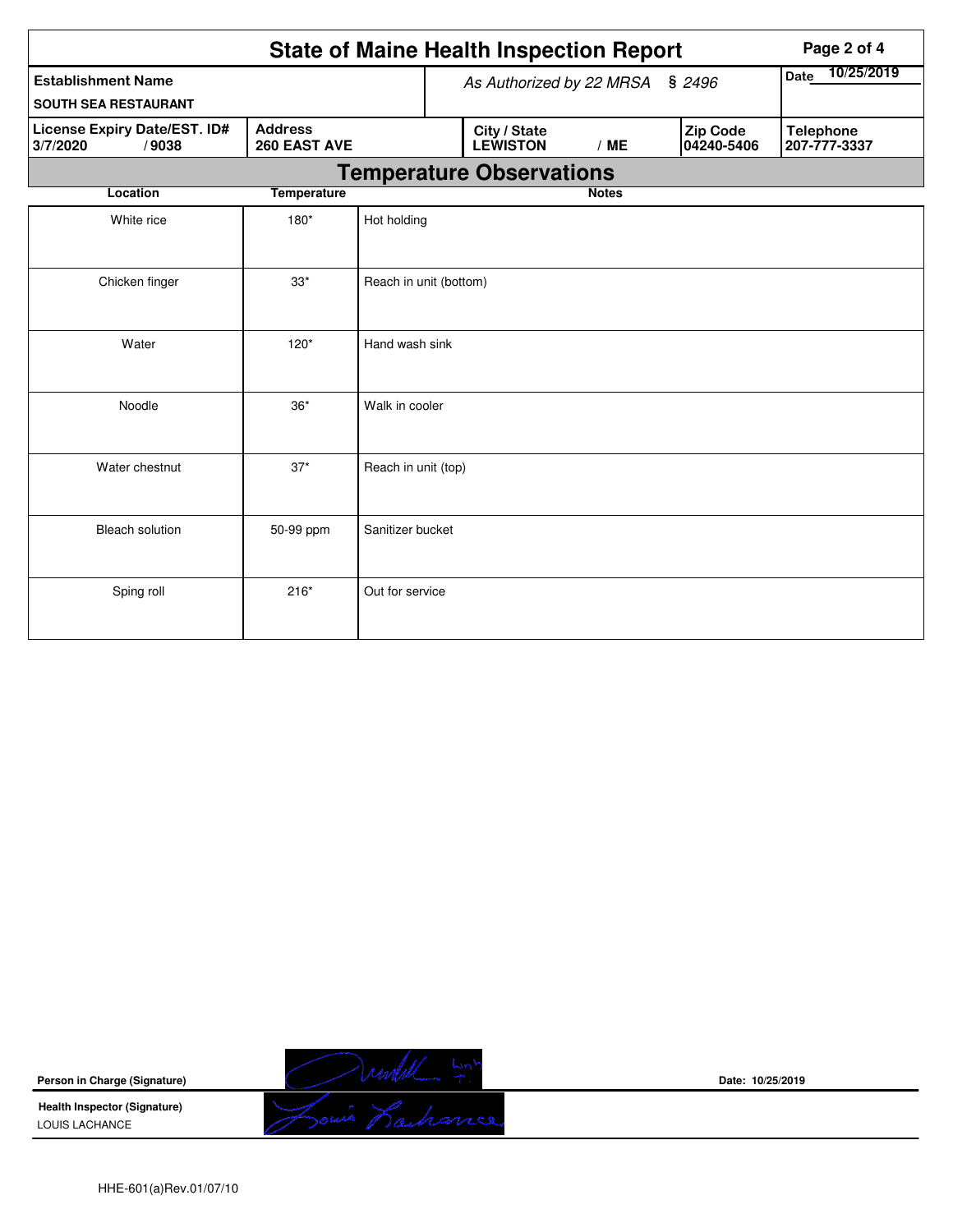| <b>State of Maine Health Inspection Report</b>                                                                                                     |                                |                                 |    |                               |      |            |  |  |
|----------------------------------------------------------------------------------------------------------------------------------------------------|--------------------------------|---------------------------------|----|-------------------------------|------|------------|--|--|
| <b>Establishment Name</b>                                                                                                                          |                                |                                 |    |                               | Date | 10/25/2019 |  |  |
| <b>SOUTH SEA RESTAURANT</b>                                                                                                                        |                                |                                 |    |                               |      |            |  |  |
| License Expiry Date/EST. ID#<br>3/7/2020<br>/9038                                                                                                  | <b>Address</b><br>260 EAST AVE | City / State<br><b>LEWISTON</b> | ME | <b>Zip Code</b><br>04240-5406 |      |            |  |  |
| <b>Observations and Corrective Actions</b>                                                                                                         |                                |                                 |    |                               |      |            |  |  |
| Violations cited in this report must be corrected within the time frames below, or as stated in sections<br>8-405.11 and 8-406.11 of the Food Code |                                |                                 |    |                               |      |            |  |  |
| 39: 3-304.14.(B).(1): N: Wiping cloths used for wiping counters and other equipment surfaces not held between uses in a chemical sanitizer.        |                                |                                 |    |                               |      |            |  |  |

INSPECTOR NOTES: Multiple soiled wiping cloths held on counters. All towels used for wiping surfaces need to be held in sanitizer solution. \*COS

41: 3-304.12: N: Improper between-use storage of in-use utensils.

INSPECTOR NOTES: Scoop for dishing rice held in water measured at 73\*. Keep water and utensil below 42\* or above 135\*.

54: 6-202.11: N: Lights not shielded.

INSPECTOR NOTES: Accessory light held above ccoking line has no shield or shatter-proof bulb. Lights must be protected. \*COS

**Person in Charge (Signature)**

**Health Inspector (Signature)**  LOUIS LACHANCE



**Date: 10/25/2019**